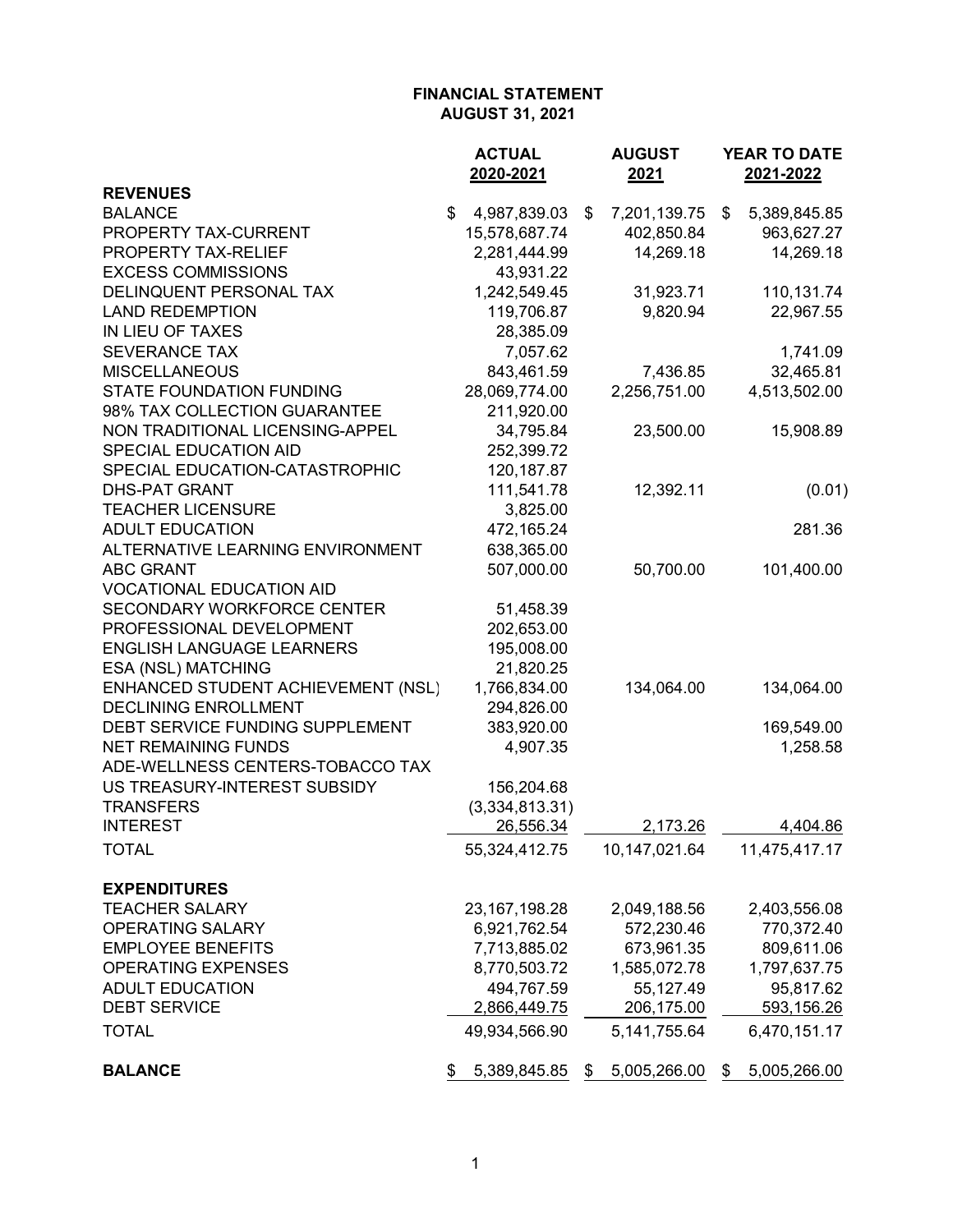|                                                                                | <b>ACTUAL</b><br>2020-2021 | <b>AUGUST</b><br>2021 | YEAR TO DATE<br>2021-2022 |              |  |
|--------------------------------------------------------------------------------|----------------------------|-----------------------|---------------------------|--------------|--|
|                                                                                | <b>BUILDING FUND</b>       |                       |                           |              |  |
| <b>REVENUES</b>                                                                |                            |                       |                           |              |  |
| <b>BALANCE</b>                                                                 | \$<br>5,567,998.24 \$      | 6,156,578.73          | \$                        | 6,391,936.99 |  |
| <b>GOOD FAITH DEPOSIT</b>                                                      | 4,907.35                   | 205,100.00            |                           | 205,100.00   |  |
| <b>ACADEMIC FACILITIES PARTNERSHIP</b>                                         |                            |                       |                           |              |  |
| <b>DEBT SAVINGS TRANSFER</b>                                                   | (10,048.82)                |                       |                           |              |  |
| NET REMAINING REFUNDING BONDS                                                  | (4,907.35)                 |                       |                           |              |  |
| <b>INTEREST</b><br>DONATIONS-TURF/SCOREBOARD                                   | 9,889.06<br>53,050.00      | 630.83                |                           | 1,241.20     |  |
| REFUND PRIOR YEAR EXPENDITURES                                                 |                            | 10,124.18             |                           | 10,124.18    |  |
| TRANSFER-OPERATING                                                             | 3, 183, 495. 24            |                       |                           |              |  |
| <b>TRANSFERS-TURF</b>                                                          | 12,500.00                  |                       |                           |              |  |
| <b>TOTAL</b>                                                                   | 8,816,883.72               | 6,372,433.74          |                           | 6,608,402.37 |  |
| <b>EXPENDITURES</b>                                                            |                            |                       |                           |              |  |
| LAND                                                                           |                            |                       |                           |              |  |
| PURCHASED SERVICES                                                             | 501,424.73                 | 4,220.85              |                           | 4,220.85     |  |
| <b>EQUIPMENT &amp; FURNITURE</b>                                               | 108,460.69                 | 8,714.36              |                           | 8,714.36     |  |
| <b>BUILDINGS-REMODELING</b>                                                    | 705,272.51                 |                       |                           | 42,389.25    |  |
| <b>BUILDINGS-NEW &amp; ADDITIONS</b><br><b>RENTAL-EQUIPMENT &amp; VEHICLES</b> | 379,132.86                 | 482,305.53            |                           | 482,305.53   |  |
| <b>FEES</b>                                                                    | 49,419.00                  | 500.00                |                           | 500.00       |  |
| <b>SUPPLIES</b>                                                                | 97,741.45                  |                       |                           |              |  |
| <b>IMPROVEMENTS</b>                                                            | 583,495.49                 |                       |                           | 193,579.38   |  |
| <b>TOTAL</b>                                                                   | 2,424,946.73               | 495,740.74            |                           | 731,709.37   |  |
| <b>BALANCE</b>                                                                 | 6,391,936.99               | 5,876,693.00          |                           | 5,876,693.00 |  |
|                                                                                |                            |                       |                           |              |  |
| BALANCE                                                                        | 3,343,691.39               | 3,719,658.00          |                           | 3,719,658.00 |  |
| <b>INTEREST</b>                                                                | 74,591.60                  |                       |                           |              |  |
| <b>TRANSFERS</b><br>SINKING FUND PAYMENTS                                      | 301,375.01                 |                       |                           |              |  |
| <b>BALANCE</b>                                                                 | 3,719,658.00               | 3,719,658.00          |                           | 3,719,658.00 |  |
| <b>TOTAL BUILDING FUND</b>                                                     | \$10,111,594.99            | \$<br>9,596,351.00    | \$                        | 9,596,351.00 |  |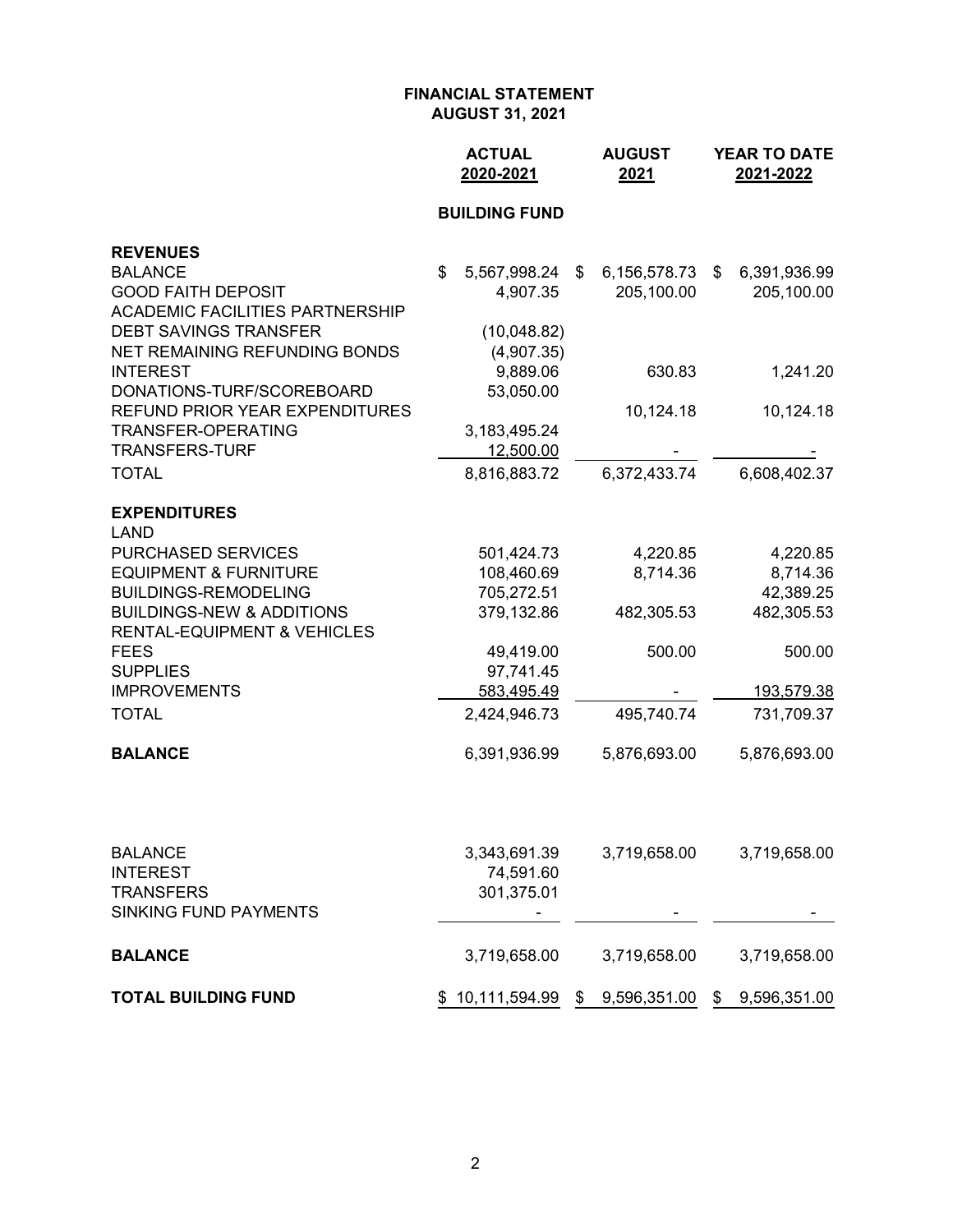#### **ACTUAL AUGUST YEAR TO DATE 2020-2021 2021 2021-2022**

### **BUILDING FUND-ADULT EDUCATION**

| <b>REVENUES</b><br><b>BALANCE</b><br><b>GENERAL IMPROVEMENT PAYMENT</b><br>REFUND PRIOR YEAR EXPENDITURE | \$<br>4,989.10 \$ | 4,989.10 \$    |    | 4,989.10 |
|----------------------------------------------------------------------------------------------------------|-------------------|----------------|----|----------|
| <b>TOTAL</b>                                                                                             | 4,989.10          | 4,989.10       |    | 4,989.10 |
| <b>EXPENDITURES</b>                                                                                      |                   |                |    |          |
| <b>ARCHITECT &amp; ENGINEERS</b>                                                                         |                   |                |    |          |
| <b>PURCHASED SERVICES</b>                                                                                |                   |                |    |          |
| <b>LAND &amp; IMPROVEMENTS</b>                                                                           |                   |                |    |          |
| <b>BUILDINGS-NEW &amp; ADDITIONS</b>                                                                     |                   |                |    |          |
| <b>SUPPLIES</b>                                                                                          |                   |                |    |          |
| <b>EQUIPMENT</b>                                                                                         |                   |                |    |          |
| <b>TOTAL</b>                                                                                             |                   |                |    |          |
| <b>BALANCE</b>                                                                                           | \$<br>4,989.10    | \$<br>4,989.10 | -S | 4,989.10 |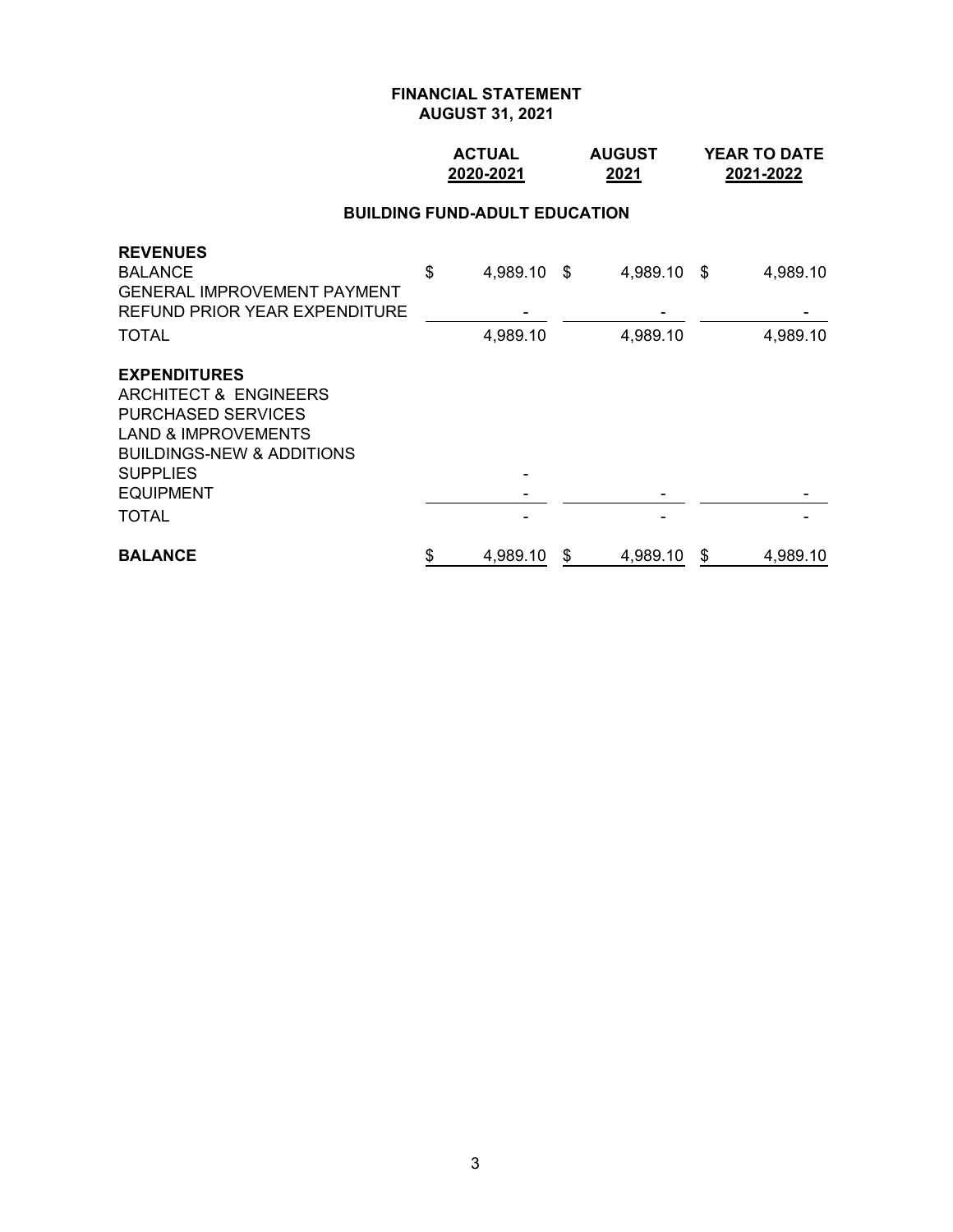## **ACTUAL AUGUST YEAR TO DATE 2020-2021 2021 2021-2022**

# **FEDERAL PROGRAMS**

| <b>REVENUES</b>                           |                 |                          |               |
|-------------------------------------------|-----------------|--------------------------|---------------|
| <b>BALANCE</b>                            | \$<br>79,897.93 | \$<br>$(314, 137.80)$ \$ | 82,253.05     |
| TITLE I,                                  | 2,073,824.08    |                          | (105, 082.33) |
| ARKANSAS MEDICAID PROGRAM                 | 160,684.94      | 385.92                   | 963.62        |
| TITLE VI-B,                               | 1,395,999.83    |                          | (66, 392.25)  |
| <b>IDEA EARLY CHILDHOOD</b>               | 54,518.48       |                          | (8,821.39)    |
| <b>ARMAC</b>                              | 337,486.96      |                          | 77,699.37     |
| <b>VOCATIONAL REHABILITATION SERVICES</b> | 4,800.00        |                          | 6,400.00      |
| TITLE I, MIGRANT                          | 144,452.67      |                          | (39, 947.51)  |
| <b>TITLE IIA</b>                          | 240,675.90      |                          |               |
| <b>TITLE III</b>                          | 36,998.64       |                          |               |
| <b>TITLE IV</b>                           | 128,956.61      |                          |               |
| DHS CHILD CARE                            | 36,000.00       |                          |               |
| ADE COVID EMERGENCY LEAVE                 | 330,512.83      |                          |               |
| <b>CARES ACT ESSER I</b>                  | 1,388,411.58    |                          |               |
| <b>ESSER II</b>                           | 4,212,115.06    | 425,280.50               | 367,220.58    |
| CARES ACT-SCHOOL MEALS                    | 183,495.24      |                          |               |
| ROTC REIMBURSEMENT                        | 35,974.72       |                          | 2,137.67      |
| <b>ADULT ED</b>                           | 185,220.87      | 6,281.39                 | (6, 240.39)   |
| <b>TOTAL</b>                              | 11,030,026.34   | 117,810.01               | 310,190.42    |
| <b>EXPENDITURES</b>                       |                 |                          |               |
| <b>TITLE I</b>                            | 2,443,456.59    | 204,186.37               | 301,979.01    |
| ARKANSAS MEDICAID PROGRAM                 | 217,907.93      | 20,739.22                | 21,313.39     |
| <b>TITLE VI-B</b>                         | 1,395,999.83    | 185,265.30               | 185,438.65    |
| <b>IDEA EARLY CHILDHOOD</b>               | 47,434.40       | 5,023.54                 | 5,023.54      |
| <b>ARMAC</b>                              | 288,587.00      | 34,924.24                | 39,289.73     |
| <b>VOCATIONAL REHABILITATION SERVICES</b> | 4,799.99        |                          | 6,400.00      |
| TITLE I, MIGRANT                          | 144,452.67      | 9,145.13                 | 9,145.13      |
| ADE COVID EMERGENCY LEAVE                 | 330,512.83      |                          |               |
| CARES ACT (ESSER I)                       | 1,395,495.67    |                          |               |
| CARES ACT-SCHOOL MEALS                    | 183,495.24      |                          |               |
| CARES ACT (ESSER II)                      | 4,209,780.75    | 342,519.62               | 402,841.04    |
| <b>ROTC</b>                               | 35,974.72       | 2,269.52                 | 4,532.94      |
| <b>ADULT EDUCATION</b>                    | 187,555.17      | 14,956.25                | 30,428.71     |
| DHS CHILD CARE                            | 25,321.86       |                          |               |
| <b>TITLE IIA</b>                          |                 |                          |               |
| <b>TITLE III</b>                          | 36,998.64       | 27,417.87                | 32,435.33     |
| TITLE IV                                  |                 |                          |               |
| <b>TOTAL</b>                              | 10,947,773.29   | 846,447.06               | 1,038,827.47  |
| <b>BALANCE</b>                            | \$<br>82,253.05 | \$<br>$(728, 637.05)$ \$ | (728, 637.05) |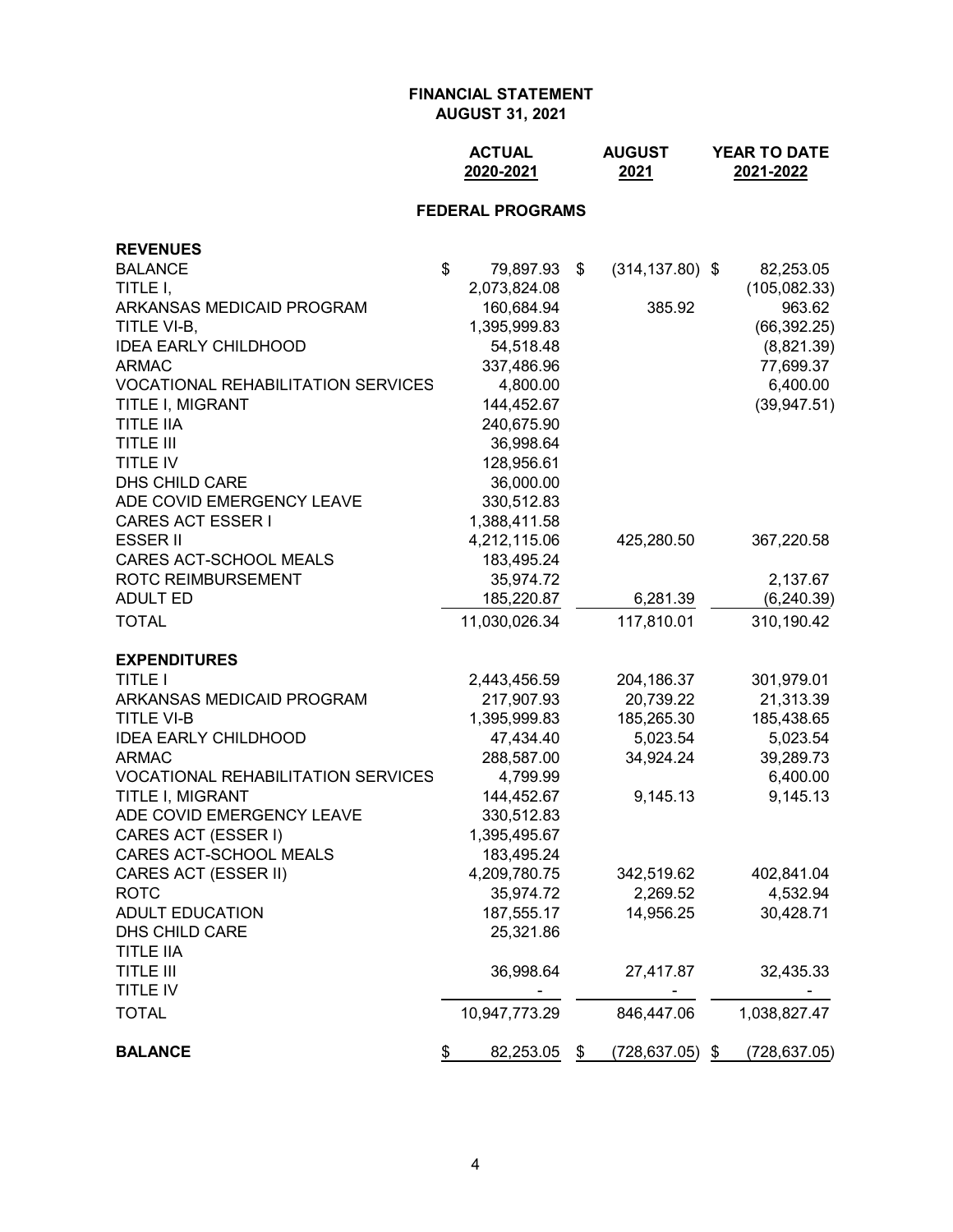| <b>ACTUAL</b> | <b>AUGUST</b> | <b>YEAR TO DATE</b> |
|---------------|---------------|---------------------|
| 2020-2021     | 2021          | 2021-2022           |

### **SCHOOL LUNCH PROGRAM**

| <b>REVENUES</b>                    |                     |                  |    |                 |
|------------------------------------|---------------------|------------------|----|-----------------|
| <b>BALANCE</b>                     | \$<br>646,895.40 \$ | 726,490.17       | -S | 733,628.55      |
| <b>LUNCH &amp; BREAKFAST SALES</b> | 28,683.39           | 1,031.98         |    | 881.63          |
| <b>REIMBURSEMENT</b>               | 2,407,877.67        | 3,852.78         |    | 47,217.23       |
| <b>LUNCH CHARGES</b>               |                     |                  |    |                 |
| <b>OTHER INCOME</b>                | 444,319.82          | 169,569.22       |    | 158,316.80      |
| <b>TOTAL</b>                       | 3,527,776.28        | 900,944.15       |    | 940,044.21      |
| <b>EXPENDITURES</b>                |                     |                  |    |                 |
| <b>SALARIES</b>                    | 1,329,988.13        | 112,420.55       |    | 133,202.26      |
| <b>BENEFITS</b>                    | 375,209.31          | 32,490.70        |    | 37,673.28       |
| <b>FOOD PURCHASES</b>              | 998,412.26          | 28,788.76        |    | 37,926.37       |
| <b>OTHER EXPENSES</b>              | 90,538.03           | 3,443.90         |    | 7,442.06        |
| TOTAL                              | 2,794,147.73        | 177,143.91       |    | 216,243.97      |
| <b>BALANCE</b>                     | \$<br>733,628.55    | \$<br>723,800.24 | \$ | 723,800.24      |
| <b>TOTAL BALANCES</b>              | \$16,322,311.54     | \$14,601,769.29  |    | \$14,601,769.29 |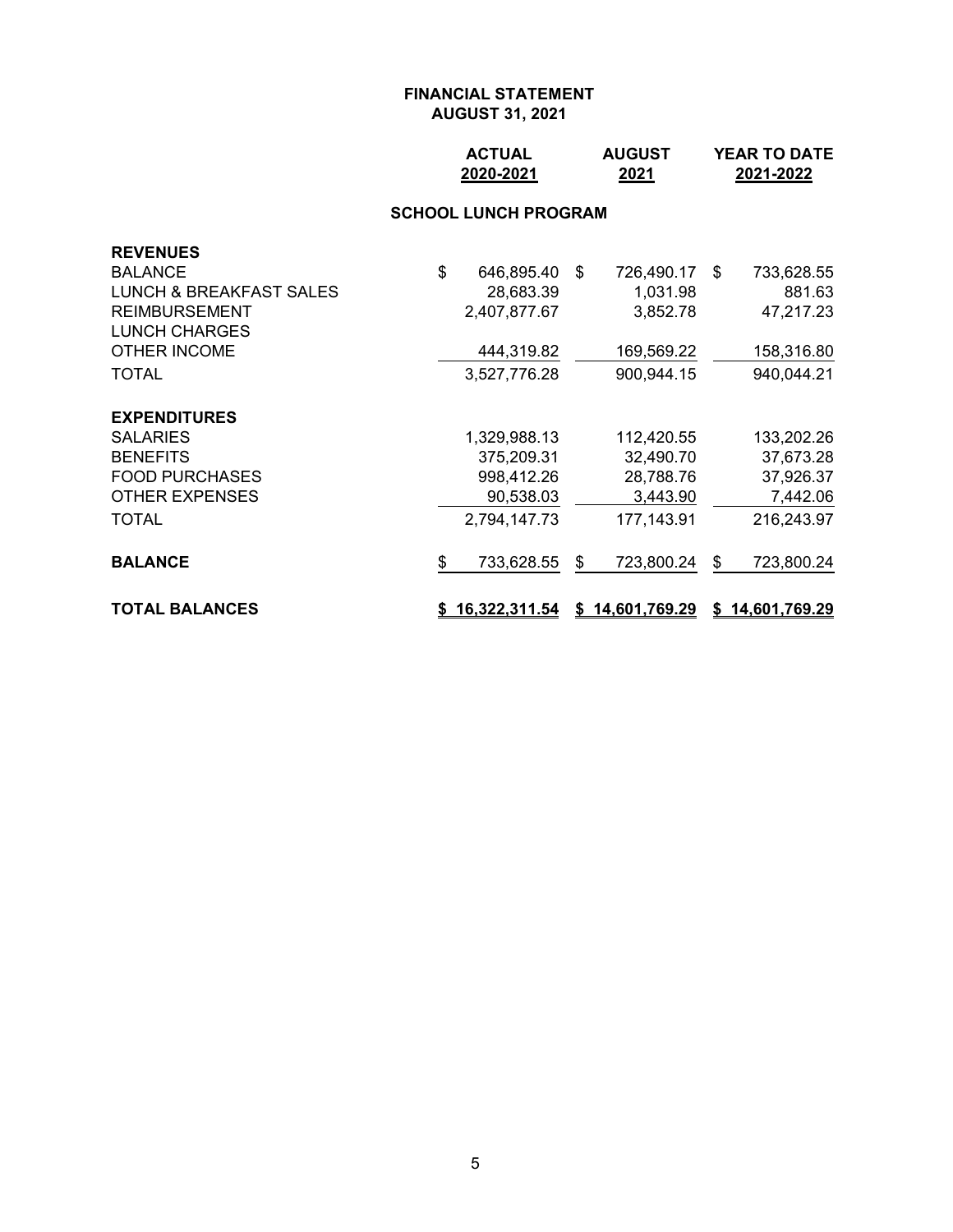#### **ACTUAL AUGUST YEAR TO DATE 2020-2021 2021 2021-2022**

#### **SCHOOL ACTIVITY ACCOUNTS**

| <b>REVENUES</b>                 |                  |    |               |   |            |
|---------------------------------|------------------|----|---------------|---|------------|
| <b>BALANCE</b>                  | \$<br>571,961.98 | \$ | 641,389.22 \$ |   | 602,689.29 |
| <b>ADMISSIONS</b>               | 140,983.41       |    | 10,073.00     |   | 17,298.00  |
| <b>SCHOOL SPONSORED SALES</b>   | 48,657.10        |    | 4,311.51      |   | 4,806.41   |
| STUDENT SPONSORED SALES         | 152,236.74       |    | 5,948.48      |   | 8,533.31   |
| OTHER STUDENT ACTIVITIES        | 113,500.61       |    | 11,524.26     |   | 55,836.37  |
| OTHER COMMUNITY SERVICES        | 2,140.80         |    | 1,390.80      |   | 1,390.80   |
| PRIVATE CONTRIBUTIONS           | 100,995.30       |    | 4,592.44      |   | 15,141.44  |
| <b>MISCELLANEOUS</b>            | 2,569.18         |    |               |   | 223.00     |
| TOTAL                           | 1,133,045.12     |    | 679,229.71    |   | 705,918.62 |
| <b>EXPENDITURES</b>             |                  |    |               |   |            |
| <b>SALARIES</b>                 | 14,564.18        |    |               |   |            |
| <b>BENEFITS</b>                 | 3,146.75         |    |               |   |            |
| <b>PURCHASES SERVICES</b>       | 104,115.25       |    | 3,119.54      |   | 19,046.54  |
| <b>SUPPLIES &amp; MATERIALS</b> | 376,866.06       |    | 24,155.79     |   | 24,163.70  |
| <b>FIXED ASSETS</b>             | 3,396.01         |    |               |   |            |
| <b>DUES &amp; FEES</b>          | 28,267.58        |    | 673.00        |   | 11,427.00  |
|                                 | 530,355.83       |    | 27,948.33     |   | 54,637.24  |
| <b>BALANCE</b>                  | \$<br>602,689.29 | S  | 651,281.38    | S | 651,281.38 |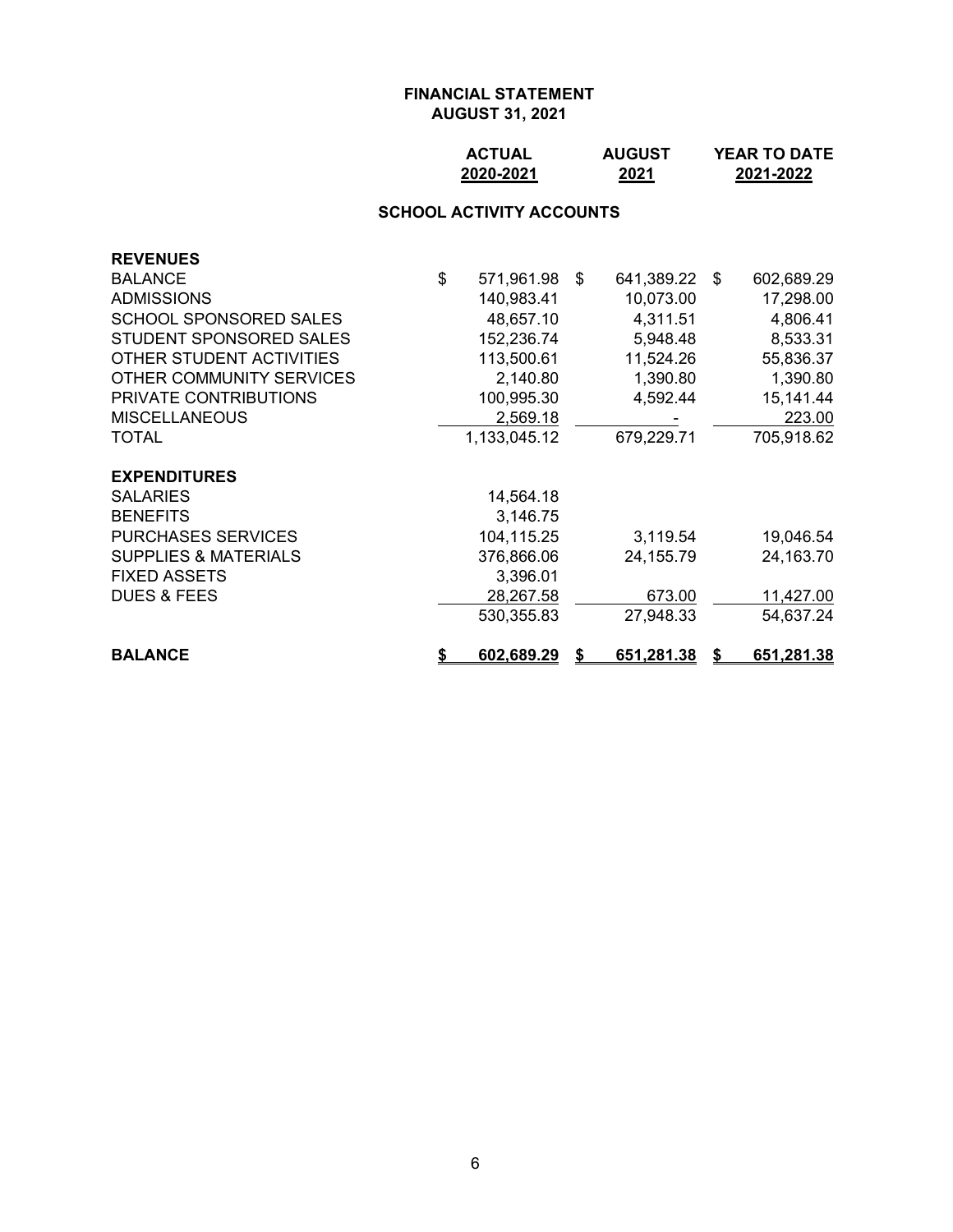#### **CITIZENS BANK ACCOUNT BALANCES AUGUST 31, 2021**

CHECKING ACCOUNT #0376886401 \$7,908,844.52

#### **SCHEDULE OF INVESTMENTS AUGUST 31, 2021**

PURCHASED CERTIFICATE OF DEPOSIT 07/04/2021 IN THE AMOUNT OF \$3,714,366.42 AT A RATE OF .20% MATURING 09/04/2021 **\$** 3,714,366.42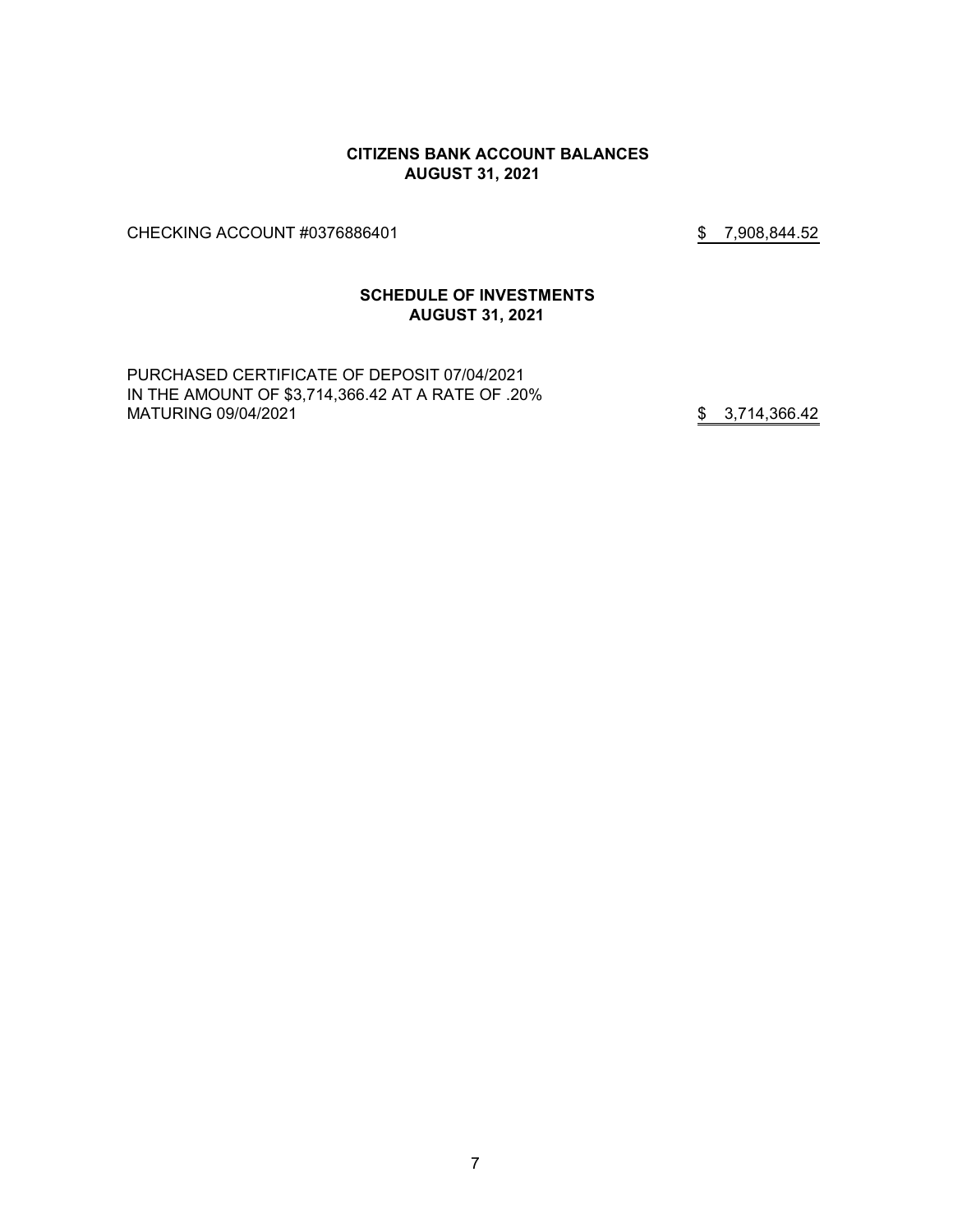# **MISCELLANEOUS INCOME ACCOUNT ANALYSIS AUGUST 2021**

| <b>OPERATING FUNDS</b>                               | <b>AUGUST</b>  | <b>YEAR TO DATE</b> |
|------------------------------------------------------|----------------|---------------------|
| <b>G/T ADVANCED PLACEMENT</b>                        |                |                     |
| ARVEST GRANT - BASEBALL                              |                |                     |
| NBC STATE BONUS PASS THRU                            |                |                     |
| ADE COMPUTER SCIENCE BONUS PASS THRU                 |                | 1,224.00            |
| PRIVATE DONATIONS                                    | 501.00         | 501.00              |
| POINTER PLACE REIMBURSEMENT                          |                |                     |
| BASKETBALL REIMBURSE SCORING TABLE                   |                |                     |
| <b>EARLY CARE &amp; EDUCATION GRANT</b>              |                |                     |
| AR SCHOOL RECOGNITION                                |                |                     |
| <b>GENERAL IMPROVEMENT FUND GRANT-ADULT ED</b>       |                |                     |
| NEW CTE PROGRAM START UP GRANTS                      |                |                     |
| <b>FACILITIES &amp; TRANSPORTATION REIMBURSEMENT</b> |                | 1.00                |
| PERCENTAGE THEATER ADMISSIONS                        |                |                     |
| <b>MASCOT ROYALTIES</b>                              |                |                     |
| <b>HALL OF HONOR</b>                                 |                |                     |
| <b>REIMBURSEMENT FEES</b>                            |                |                     |
| <b>PRIOR YEAR LUNCH CHARGES</b>                      |                |                     |
| <b>GAME &amp; FISH GRANT</b>                         |                |                     |
| <b>REFUND PRIOR YEAR EXPENSES</b>                    | 7,016.55       | 15,436.92           |
| CAREER NEW PROGRAM START UP                          |                |                     |
| <b>EMPLOYEE JURY/SUBPOENA FEES</b>                   |                |                     |
| HANNA OIL-GAS & ROYALTY                              |                |                     |
| STEPHENS PRODUCTION-GAS ROYALTIES                    |                | 81.84               |
| WAELDER OIL & GAS-GAS ROYALTIES                      |                |                     |
| <b>XTO ENERGY-GAS ROYALTY</b>                        |                |                     |
| <b>MERIT ENERGY-GAS ROYALTY</b>                      | 258.94         | 525.72              |
| SALE OF FIXED ASSETS & SUPPLIES                      |                |                     |
| <b>REBATE</b>                                        |                |                     |
| ATU-REIMBURSEMENT CONCURRENT CREDIT                  |                |                     |
| <b>JATC-FEES</b>                                     |                |                     |
| PAYROLL REIMBURSEMENT-TRANSFER                       | (484.64)       |                     |
| FEDERAL FLOOD CONTROL                                |                |                     |
| <b>FEDERAL MINERAL LEASE</b>                         |                |                     |
| PROPERTY DAMAGES REIMBURSEMENTS                      | 145.00         | 700.33              |
| <b>ETS HONORARIUM</b>                                |                |                     |
| <b>USAC E-RATE</b>                                   |                |                     |
| BLUEBIRD WNC445 SPECTRUM LEASE                       |                | 13,995.00           |
| <b>PHOTOGRAPHY</b>                                   |                |                     |
| <b>TOTAL</b>                                         | \$<br>7,436.85 | \$<br>32,465.81     |
|                                                      |                |                     |